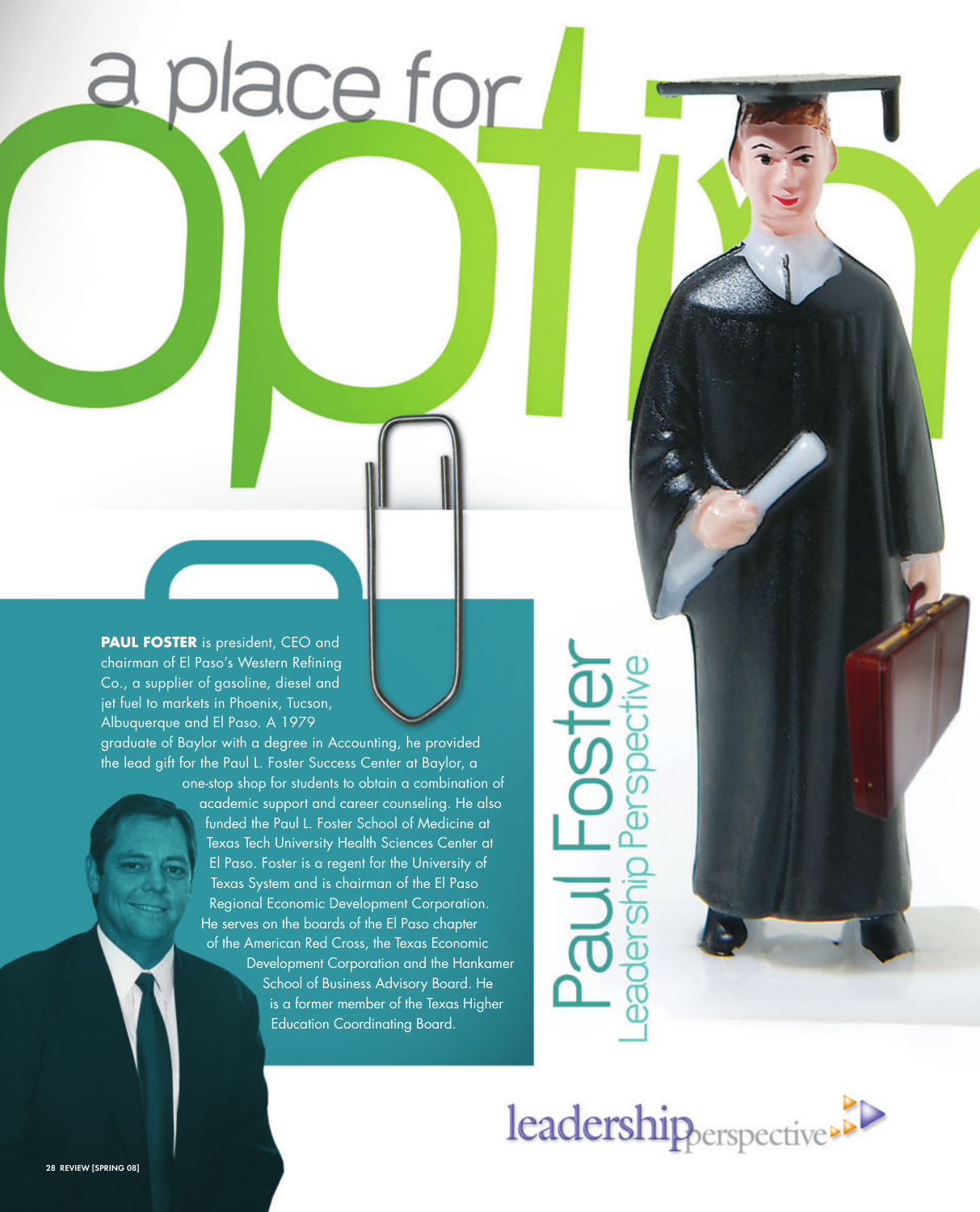## **People sometimes call me a ridiculous o**

determine whether the description fits, let's examine the line between acting prudently **PTIMIST.** Instead of trying to and taking a risk to achieve goals. The line is razor thin, but we need a dose of both prudence and risk to navigate the world successfully. And although the mistakes that<br>accompany risks can hurt, they can also help if we learn from them. I base this belief<br>on my own experiences accompany risks can hurt, they can also help if we learn from them. I base this belief<br>on my own experiences.

## ridicul ous or n **Recently, at a commencement**

**CEREMONY** at Texas Tech, students heard my story of graduating eight months after I expected to, and got a kick out of the tale. Laughing about it is therapeutic, but it was not so funny back in 1979, when I thought I had graduated in May only to discover that was not the case.

 I enrolled at Baylor University on a full scholarship that I lost because I let my grades drop. I worked several jobs so that I could afford to continue as a student, and I did get through the process. But as the course of events unfolded, I received erroneous advice from a counselor who told me I should drop one of my majors instead of graduating with a double major in Finance and Accounting. He said I had enough hours to graduate with an Accounting degree and advised me to take an incomplete in a finance class. All I needed to finish the class was a term paper, but it was a huge project. I followed the counselor's advice.

 Driven by a desire to start earning money right away, I skipped graduation to start a week early at my new job as an internal auditor for Southern Union Gas Co. in Dallas. About a month later, Terry Maness, now dean of Hankamer School of Business, called me. He was an assistant dean then and the sponsor of my fraternity. He asked me if I thought I had graduated. "Of course," I told him. He told me that I had not. He said I had to complete the finance class to graduate. To do that, I needed to finish the paper.

 My new job required me to have a degree. Dr. Maness called my boss and explained the situation to him, and I remained employed. I spent summer weekends at the SMU library working on the paper. My new goal was to graduate in August. I finished the paper and sent it by overnight mail to the professor.

 After several weeks of not hearing from Baylor, I called the business school and discovered that the professor had been ill and had not had a chance to look at the paper. I missed August graduation. With help again from Baylor, I kept my job, ended up with an "A" in finance and graduated with the December class. Since it was still 1979, my ring bore the accurate date.

 Would a Success Center like the one Baylor is creating have helped me? I don't know. A Success Center would not have made me study more, but it would have been a place to go to ask questions. Although some students do not need help, and some students have a great support system to draw from, I was on my own. I didn't know anyone who had gone to Baylor, and I didn't know anyone in the administration. I was not the type of student who became well acquainted with professors, although I should have done so. Creating the Success Center was not my idea, but it was a no-brainer for me when the people at Baylor explained it to me. The core of my philosophy of leadership is allowing people to succeed.

To the extent that I can, I try to create opportunities. I try to provide resources and direction, and allow people to grow at their own pace.

 Another big challenge in my life, a more recent one, was putting together the plan to obtain Western Refining and getting the financing to do it. It was difficult to get enough capital to buy the assets of the former El Paso Refinery. We formed our company in 1997 and acquired the assets we needed in 2000. We have realized most of our goals and took the company public faster than I thought because of good timing and market conditions. We have grown through acquisition, which is something I envisioned. Motivation and perseverance took us through that difficult period.

 No matter what any of us ultimately decide to do in life, we should make sure the pursuit is something we enjoy. That does not necessarily mean we should seek the best paying job or that we should set a goal of accumulating wealth. We should, however, strive to make a difference. The prize we attain does not necessarily need to be significant to everyone, but it must be important to the person seeking it. In the end, we have to be able to look back and say, "I enjoyed my life."

 Back to ridiculous optimism. Is optimism ever ridiculous? Can optimism and prudent behavior coexist? Yes. Sometimes pursuing our dreams is the only prudent thing to do.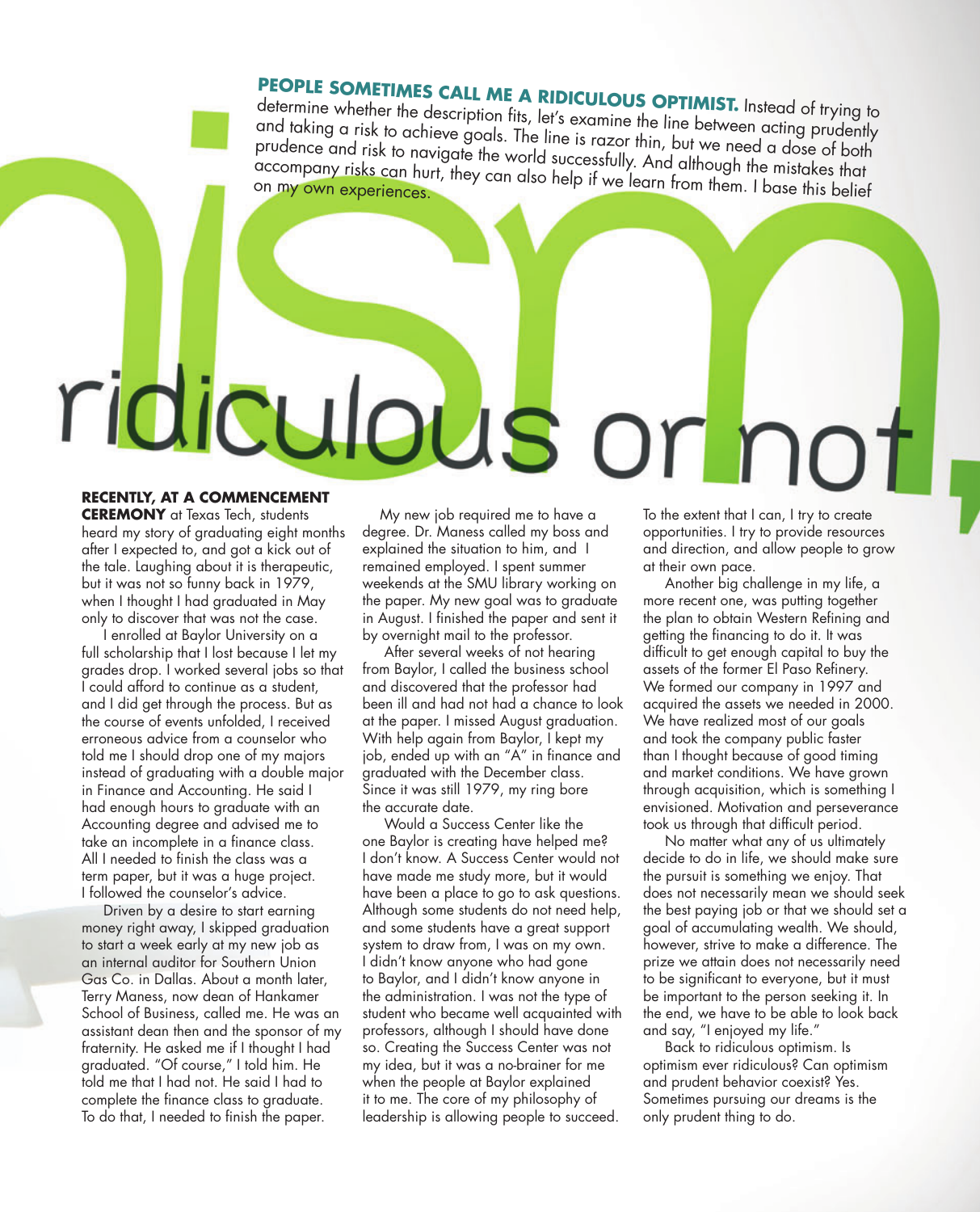## leadershipperspective

**Baylor is a large part of my foundation. As the only university I attended, it symbolizes a stepping stone into my life and career. I tell my family that Baylor represents our roots, that it's a great place to go for an education, and that you will enjoy the time you spend there.**

I attended Baylor on an academic scholarship and I worked because Baylor was relatively expensive. My father was a farmer in Cisco, a town of about 4,000, and my parents were unable to help me financially. My job was at Merrill Lynch where my early passions resided. My early observations of Wall Street operations gave me a broad understanding of how capitalism works in our economy.

rom the

I was shy as a student. I observed how people acted, and I thought about my basic beliefs. My mother, Mina, taught me the importance of quiet learning and often quoted Abraham Lincoln on the value of keeping your own counsel: "It is better to be silent and be thought a fool than to open your mouth and remove all doubt." Many solid people go about doing what they should be doing in life without making a big fuss about it.